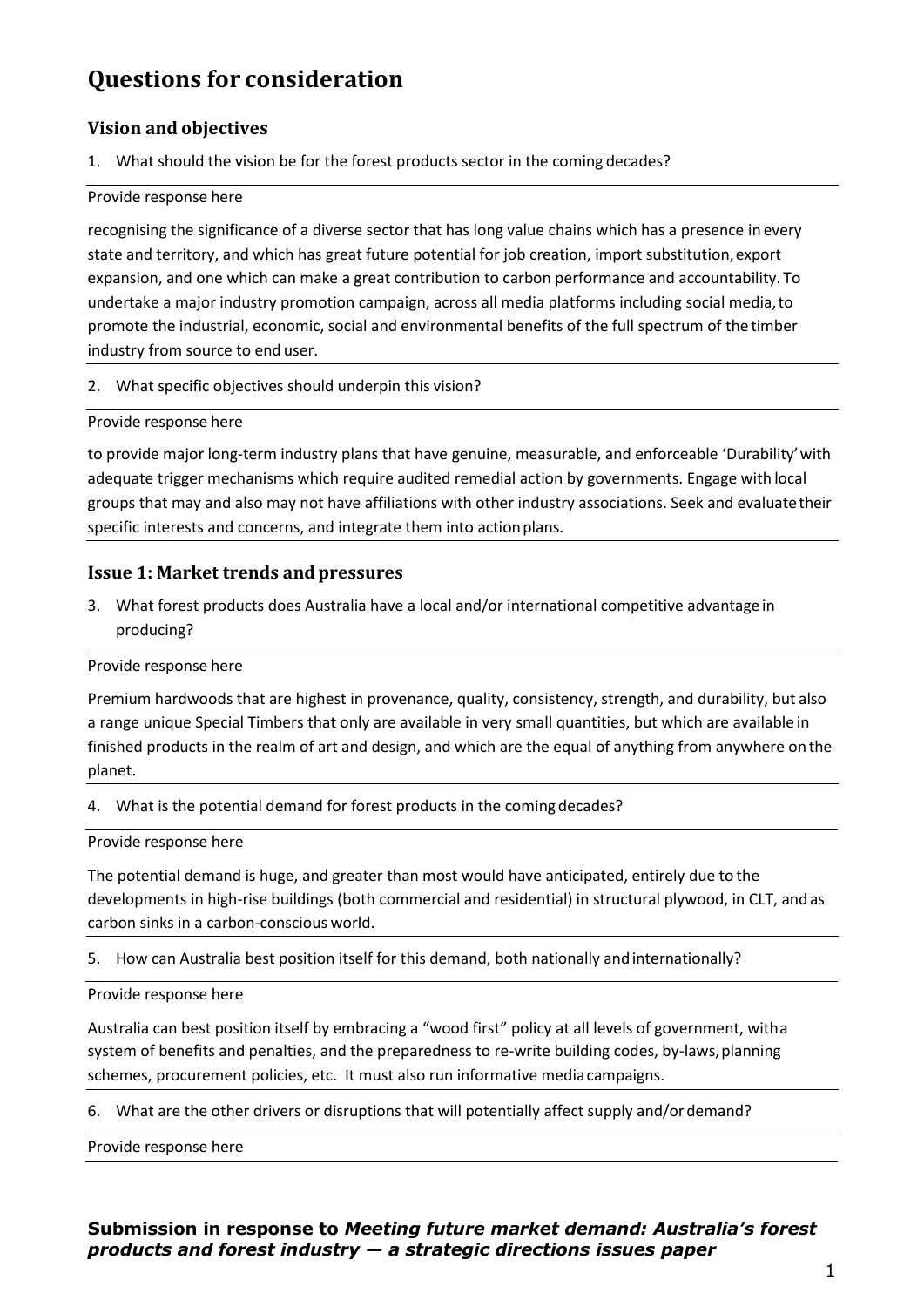Limit the power of green groups, protest groups, etc. to oppose timber harvesting or processing, orto engage in market campaigns. Take punitive action where possible, and engage in media campaigns criticising and condemning them where necessary.

# **Issue 2: Emerging uses and markets**

7. Which emerging forest products have the greatest potential for Australia?

#### Provide response here

Structural plywood, CLT, premium hardwood sawn timber and moulded/finished timber for bothdomestic and export markets. High quality high value finished products in Special Timbers, although in limited volumes. Examples: wooden boats, art furniture, musical instruments,kitchen/tableware

8. What are some of the barriers to the development and/or uptake of these emerging forest productsin Australia?

Provide response here

High Australian dollar, cheap imports, actions by green groups.

9. What opportunities exist to better utilise wood resources?

Provide response here

A proper investigation into engineered timber, and into uses where engineered timber products couldbe substituted for metals, plastics, etc. Residues from all sources of timber harvesting, including fromnative forests, plus from all sources from processing must be included in the consideration of theRET.

## **Issue 3: Forest resources**

10. What is required to ensure the plantation estate is able to meet future demand for forest products?

Provide response here

Stronger zoning and land use management arrangements at state and local level, coupled with aGood Neighbour policy, and an effective code of practice. A thorough review of the MIS disaster, with a viewto put in place a better, co-ordinated investment encouragement scheme. Governments will have to play a role in this.

11. What is required to ensure the native forest estate is able to meet future demand for forest products?

#### Provide response here

Make the RFA's more durable, and less susceptible to political sabotage. Stronger legislation, greater penalties, and a proper public information campaign. Stop the green groups, no more WHAextensions, ensure the proper protocols around the RFA and the National Heritage List are observed. Expose androot out the corruption in the regional branches of the IUCN.

12. What opportunities are there to increase wood supply from farm forestry, private native forestryand Indigenous owned and managed lands?

Provide response here

I am sure there are significant opportunities from all three, but it has to be better demonstrated, and maybe after an initial state-sponsored assessment, some up-front money could initiate works, andbe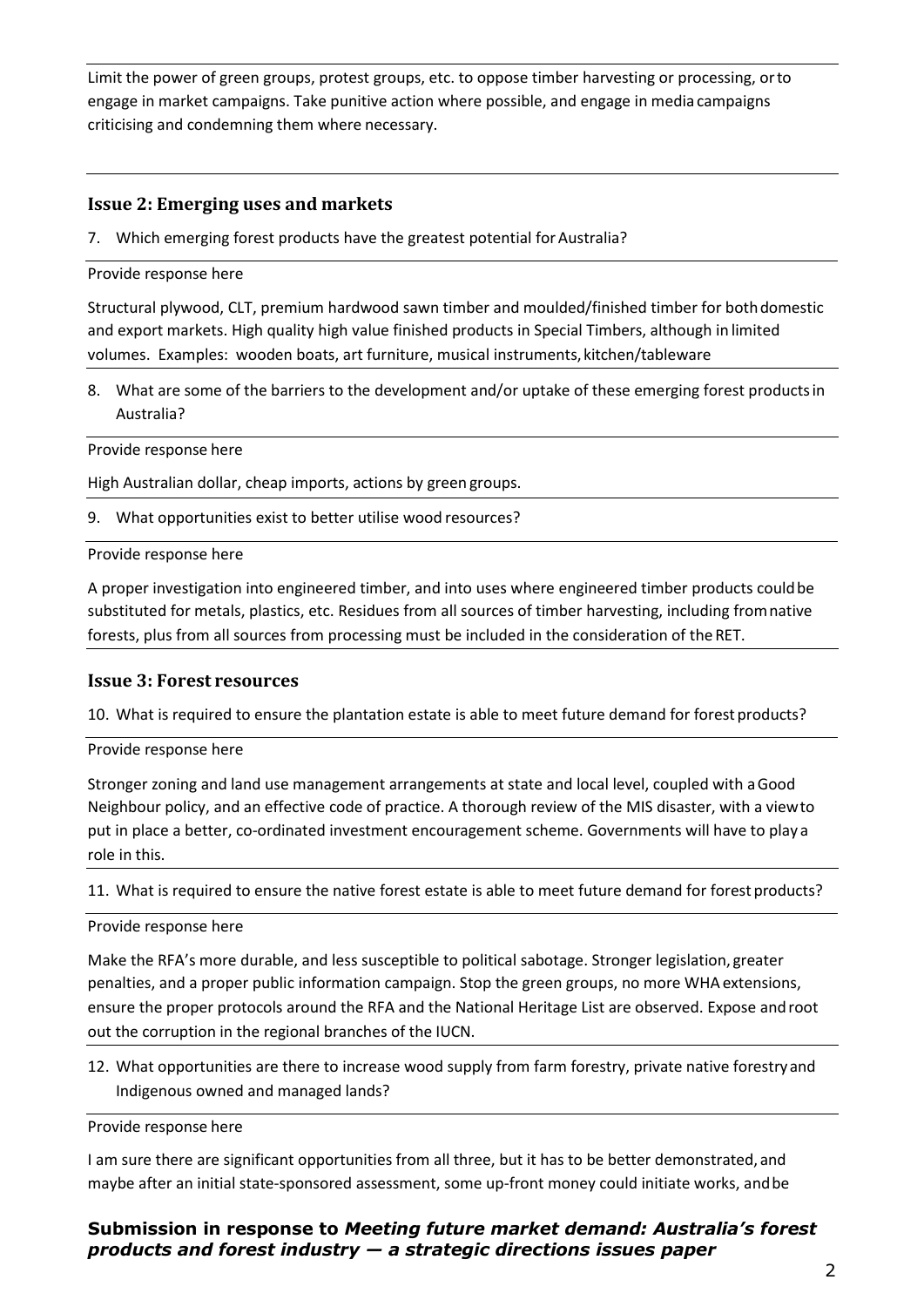deducted from sales or charged at point of use, plus a reward payment upon successful initiationof regeneration.

## **Issue 4: Innovation, research and development**

13. What are the future research and development needs for Australia's forest products sector, and which of these needs are specific to strengths and opportunities in the Australian context?

#### Provide response here

It appears multi-storey timber construction could be quicker and cheaper, and costs-in-use could be cheaper through greater insulation value (ie less heating and cooling costs), so a demonstration ofthis information through a public information campaign with links to design models, suppliers, etc. would be helpful.

14. What are the current inhibitors to private sector investment in research, development andextension and what role, if any, does the Australian Government potentially have in addressing these?

#### Provide response here

The perception of how difficult it is to get new concepts approved and accepted. Maybe if a public initiative that gave rewards like star ratings was in place for engineered timber, and a legislative and regulatory clearing house was established to smooth the path, more investors would be attracted. Local government approval processes are excessive, complex, illogical, and expensive. If a total systems approach to timber engineered buildings with a star rating were in place, together with local government agreement, the industry would flourish.

15. How can the framework for coordinating Australian forestry research and developmentbe strengthened?

#### Provide response here

If there was a longer time horizon on funding packages, and better oversight by a strengthened peak research & development body, with a linkage to investors through a tax rewards incentive scheme, the sector would flourish.

## **Issue 5: Consumer and community engagement**

16. How can domestic and international consumers be better engaged on the environmental,economic and social credentials of Australian forest products?

#### Provide response here

Have a look at the Chain of Custody system for fine Tasmanian timbers. It is linked to AFS and PEFC, and enables a lot of small suppliers, manufacturers and retailers to participate in a group scheme. Every product is labelled, and every aspect can be inspected online, and it is a feast for the eyes. See [www.chainofcustody.com.au T](http://www.chainofcustody.com.au/)hat could be taken to another level through assistance to participate in trade fairs within Australia and overseas, but more overseas buyers could be attracted to Australian events.

17. How important are consumer awareness programs to the future prosperity of thesector?

#### Provide response here

There has been very good feedback to the Chain of Custody system mentioned above. The international success of the Woolmark symbols is something the Australian timber industry should aspire tocreating.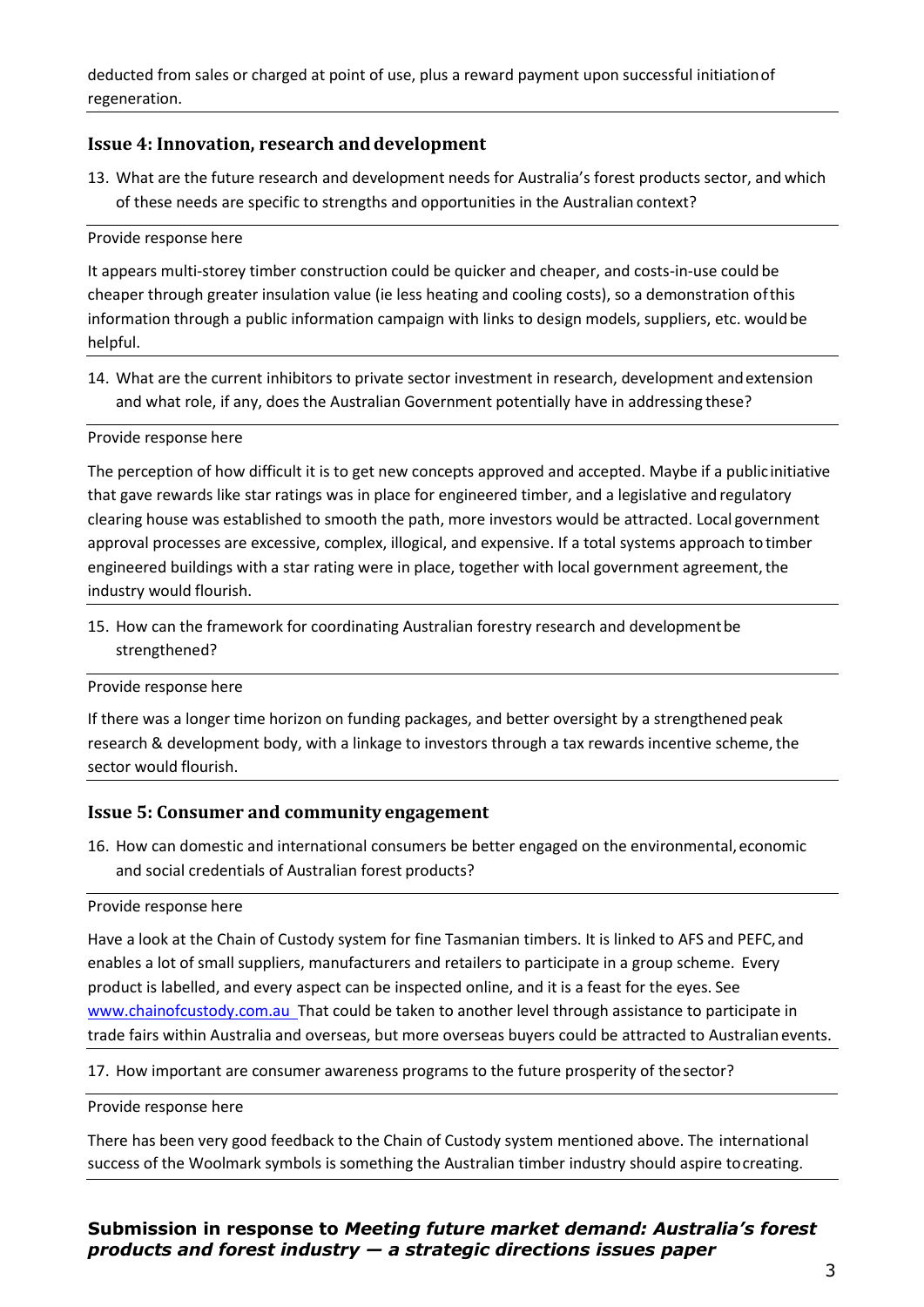18. Can forest certification be better leveraged to achieve stronger demand and better prices for Australian forest products and, if so, how?

#### Provide response here

Again, see the labelling and promotion achieved by Fine Timbers Tasmania through its Chain ofCustody system, all with a surprisingly small amount of assistance, but years of hard work by volunteers. Some recognition would be fantastic.

#### **Issue 6: Strengthened regional approaches**

19. How could forestry hubs better utilise resources and promote greater efficiencies and innovation?

Provide response here

20. What have been the barriers to the establishment and efficient operation of forestry hubs to date, and what might be the role of the Australian Government in addressing these?

Provide response here

21. If additional forestry hubs are to be established, where would they best be located?

Provide response here

#### **Issue 7: Infrastructure**

22. What infrastructure will be required to respond to future demand for Australian forestproducts?

Provide response here

There is no export woodchip port facility currently available in Southern Tasmania, and it is puttingthe viability of the entire industry in the south of the state in jeopardy. This needs to be fixed as a matterof urgency. There is no effective current facility available through which to process residues from nativeforest harvesting and processing in southern Tasmania, and little elsewhere in the state, and yet Tasmania isthe most heavily forested state.

23. What can be done to ensure better recognition and understanding of the sector's infrastructure needs?

Provide response here

Conduct regional forums with an opportunity for speakers to nominate, but run by a steeringcommittee nominated by industry groups and convened by the minister for forestry in each state. Onlysupportive groups could nominate, no green groups welcome, power of veto over those attending.

## **Issue 8: Industry skills and training**

24. What are the skills and training needs of the sector over the coming decades, and where arethe current gaps?

Provide response here

There is a serious gap in species recognition, and in quality determination by harvesting contractors and their employees in areas of mixed forest in Tasmania that contain our unique Special Timbersspecies.